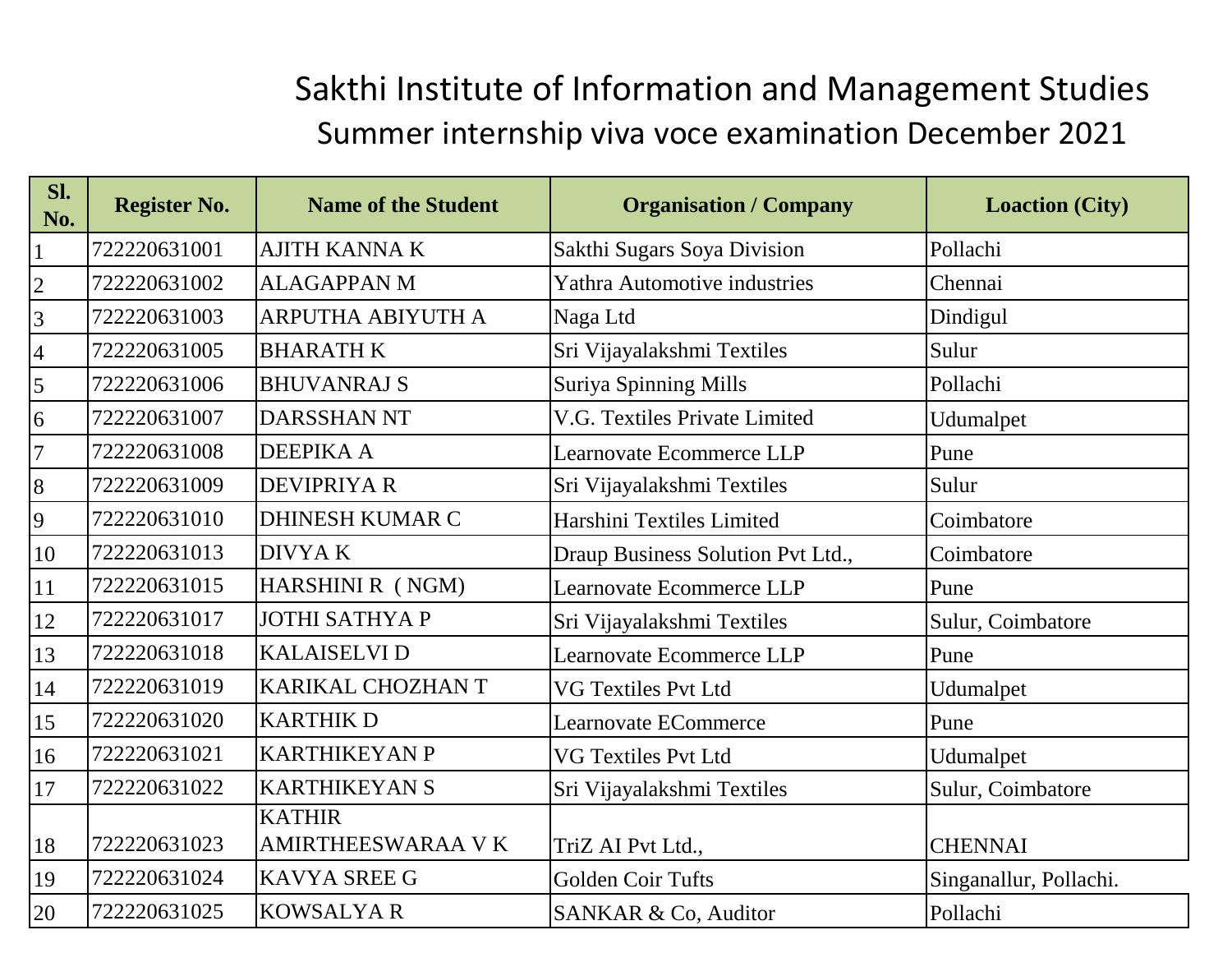| 21 | 722220631026 | <b>KOWSALYA V</b>      | Draup Business Solution Pvt Ltd.,                   | Coimbatore               |
|----|--------------|------------------------|-----------------------------------------------------|--------------------------|
| 22 | 722220631028 | LOURDHU NITHISH R      | Sri Vijaylakshmi Textiles                           | Sulur, Coimbatore        |
| 23 | 722220631029 | <b>MANOKARANU</b>      | <b>VG Textiles Private Limited</b>                  | Udumalpet                |
| 24 | 722220631063 | <b>SHOBIKA G</b>       | Windcare India Limited                              | Gudimangalam             |
| 25 | 722220631030 | MATHAN PRASATH G       | Learn Immense                                       | Online                   |
| 26 | 722220631031 | MEENAMBIGAI K          | 3-T Car Care                                        | Pollachi                 |
| 27 | 722220631032 | <b>MENAKAN</b>         | Learnovate ECommerce                                | Pune                     |
| 28 | 722220631034 | MOHAMMED REENAS M      | <b>VG Textiles Pvt Ltd</b>                          | Udumalpet                |
| 29 | 722220631035 | <b>MOHAN PRASATH M</b> | <b>Modern Spinning Mills</b>                        | Samathur, Pollachi       |
| 30 | 722220631036 | <b>MUGUNTHAN S</b>     | Quantum confectionary Pvt Ltd                       | Naickenpalayam, Pollachi |
| 31 | 722220631064 | <b>SIDDHARTH K M</b>   | <b>WEBLYLO, Web Designing Solution</b>              | Mumbai                   |
| 32 | 722220631037 | <b>MYTHREYAN M</b>     | <b>Quality CNC Works</b>                            | Coimbatore-21            |
| 33 | 722220631038 | <b>NAVEEN M</b>        | Learnovate ecommerce                                | Pune                     |
| 34 | 722220631039 | <b>NAVEEN PRABHUS</b>  | Learnovate ecommerce                                | Pune                     |
| 35 | 722220631041 | NITHEESH H A           | Sri Vijayalakshmi Textiles                          | Sulur, Cbe               |
| 36 | 722220631042 | NIVETHA SRI S          | <b>Modern Spinning Mills</b>                        | Samathur                 |
| 37 | 722220631044 | PETER IMMANUEL JOSPEH  | Thirumalai Textiles                                 | Cinnampalayam            |
| 38 | 722220631065 | SINDHU PRIYA M         | WINDCARE INDIA PVT LTD                              | Gudimangalam, Udumalpet. |
| 39 | 722220631047 | PRAVEEN M              | Discontinued                                        | Discontinued             |
| 40 | 722220631048 | PRAVEEN R              | <b>STP Clothing</b>                                 | Tiruppur                 |
| 41 | 722220631050 | <b>PRAVIN N</b>        | Schnell Energy Equipments Private Limite Coimbatore |                          |
| 42 | 722220631051 | PRETHIKA C             | Pachaiamman Spinner Private Limied                  | Pollachi                 |
| 43 | 722220631052 | RAGA SUDHA S.S         | Windcare India Private Ltd                          | Gudimangalam             |
| 44 | 722220631053 | <b>RAGUL KUMAR R</b>   | <b>Schnell Energy Private Limited</b>               | Coimbatore               |
| 45 | 722220631078 | <b>ANANDANATHAN A</b>  | Zinnov Management Consulting Pvt. Ltd               | Coimbatore               |
| 46 | 722220631054 | RAGUL MANIKANDAN T     | Sakthi Sugars Ltd - Soya Division                   | Marchinaikanpalayam      |